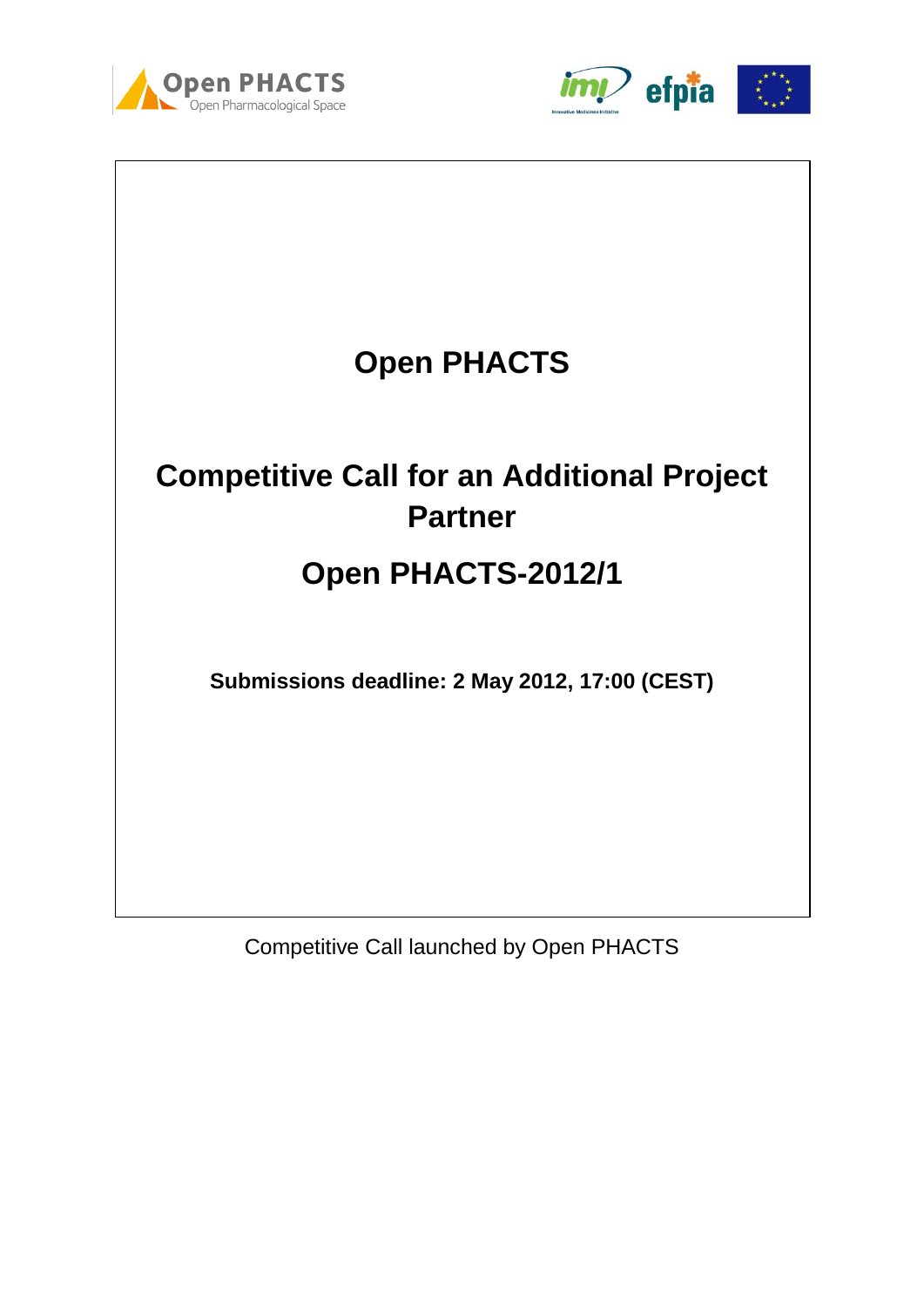



# **CALL TEXT**

### **OF A COMPETITIVE CALL FOR AN ADDITIONAL PROJECT PARTNER**

The Open PHACTS project, currently active in the IMI Joint Undertaking, requires the participation of one new partner to carry out the tasks outlined below within the project.

**Project grant agreement number:** 115191

**Project acronym:** Open PHACTS

**Project full name:** An open, integrated and sustainable chemistry, biology and pharmacology knowledge resource for drug discovery

**Call identifier:** Open PHACTS-2012/1

**Language in which the proposal should be submitted**: English

**Indicative budget:** € 300.000

**Submissions deadline**: May 2nd, 2012 - 17h00 Brussels time

**Full Call Package (further information):** [http://www.openphacts.org](http://www.openphacts.org/)

**Address for submitting proposals**: [pmu@openphacts.org](mailto:pmu@openphacts.org)

#### **Call Package:**

#### **Documents requested:**

- Proposal Form (maximum 3 pages application text "technical background", maximum 1 page "description of resources and the institution", maximum 1 page "sustainability plan beyond the end of the Open PHACTS project")
- Questionnaire

#### **For more information, please see the following documents:**

- [Proposal form](http://www.openphacts.org/documents/call%20docs/Open%20PHACTS_Competitive%20Call%20Proposal%20Form.docx) (word file): to be filled in by applicants
- [Questionnaire](http://www.openphacts.org/documents/call%20docs/Open%20PHACTS_Competitive%20Call%20Questionnaire.xlsx) (excel sheet): to be filled in by applicants
- [Competitive Call Intro](http://www.openphacts.org/documents/call%20docs/Open%20PHACTS_Competititve%20Call%20Information.pdf) (slide deck): introduction and background
- [Evaluation Form](http://www.openphacts.org/documents/call%20docs/Open%20PHACTS_Evaluation%20Form.pdf)
- [Condensed version of the Description of Work](http://www.openphacts.org/documents/call%20docs/Open%20PHACTS%20DOW%20light.pdf)
- [Condensed version of the Grant Agreement](http://www.openphacts.org/documents/call%20docs/Open%20PHACTS_Grant%20Agreement_condensed.pdf)
- [Condensed version of the Project Agreement](http://www.openphacts.org/documents/call%20docs/Open%20PHACTS_Project%20Agreement_condensed.pdf)
- [IMI JU rules for participation](http://www.openphacts.org/documents/call%20docs/IMI_Rules%20for%20Participation_FINAL.pdf) (please discard section 2.2.: Eligible Consortia); for checking the eligibility of your organization it is highly recommended to look up the status of your organization linked to your PIC code
- [IMI JU financial guidelines](http://www.openphacts.org/documents/call%20docs/IMI_Financial_Guidelines_rev2012.pdf)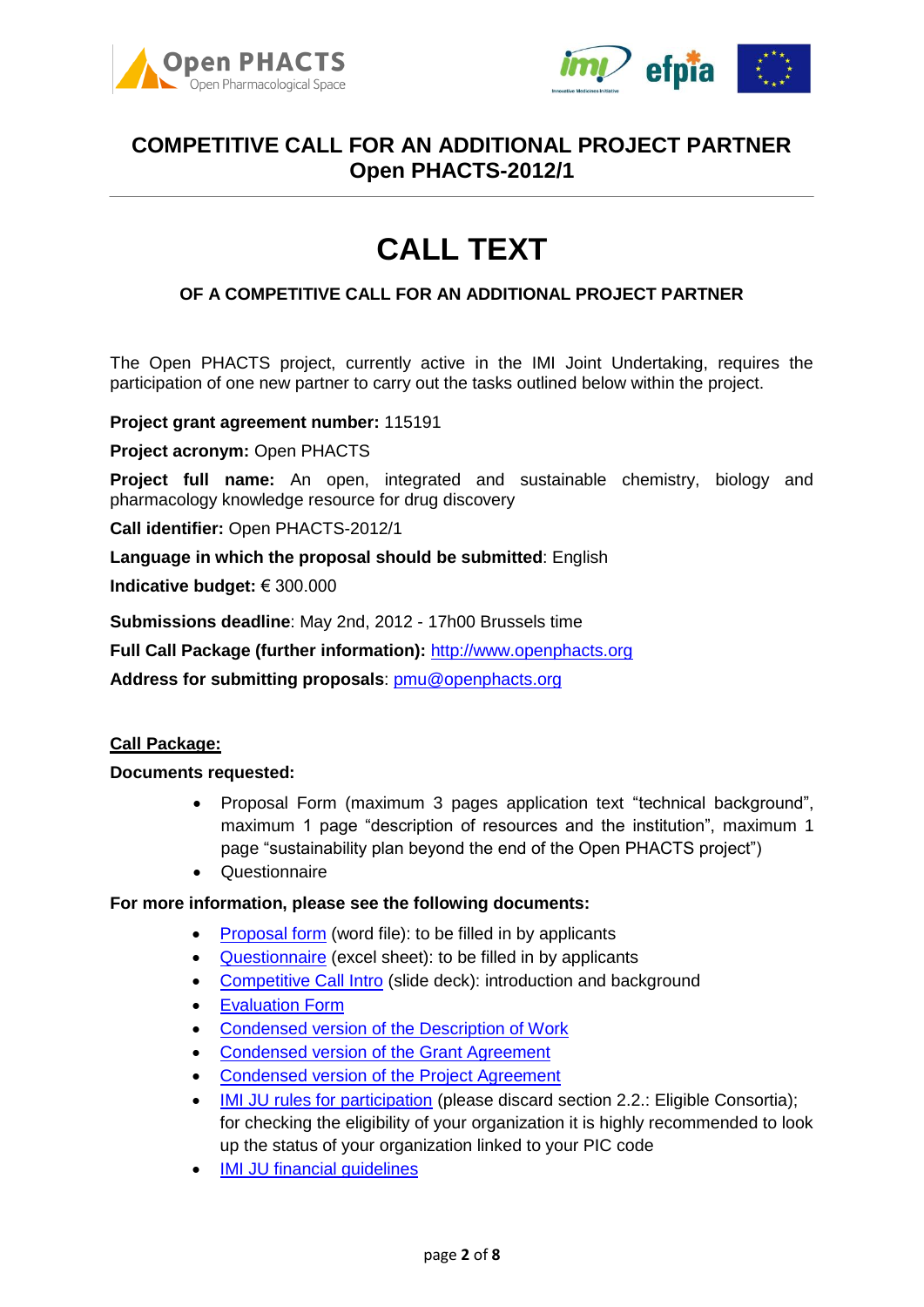



**For any further questions on the technical side please contact the CTO of Open PHACTS**: Lee Harland: [lee@connecteddiscovery.com](mailto:lee@connecteddiscovery.com)

## **1. Tasks to be carried out**

Open PHACTS is a major public-private initiative to build an **Open Pharmacological Space**, using the latest semantic web technology. The project has made rapid progress in its first year and is now seeking a partnership with a commercial service provider to **reliably host the publicly accessible system**. We are looking for technology companies, organizations and service providers with a good track record in providing robust, scalable large-scale data software and services, ideally with previous experience in semantic technologies. Joint applications from partnering technology companies, organizations and service providers are very welcome. In return, the provider will be part of a unique project, already gaining first hand experience by working with a large number of global pharmaceutical companies and with the potential to transform pre-competitive information management within life science industry.

The Open PHACTS consortium is interested in the technical capabilities of applying organizations. We would like to see a performance report on loading the current Open PHACTS test datasets as well as performing queries across these datasets. Technical details are outlined in section 7, Technical Supplement.

Additionally, any information on integrating with LarKC (see [http://www.larkc.eu/\)](http://www.larkc.eu/) or more specifically SAIL integration would be appreciated [\(http://www.openrdf.org/\)](http://www.openrdf.org/). Examples of such integration are appreciated.

## **2. General principles**

These Rules rest on a number of well-established principles:

(i) **Excellence**: Projects selected for funding must demonstrate high quality in the context of the topics and criteria set out in the relevant call.

(ii) **Transparency**: Funding decisions are based on the described rules and procedures, and applicants receive adequate feedback on the outcome of the evaluation of their proposals.

(iii) **Fairness and impartiality**: All proposals submitted to a call are treated equally. They are evaluated impartially on their merits, irrespective of their origin or the identity of the applicants.

(iv)-**Confidentiality**: All proposals and related data, knowledge and documents communicated to the Open PHACTS consortium are treated in confidence.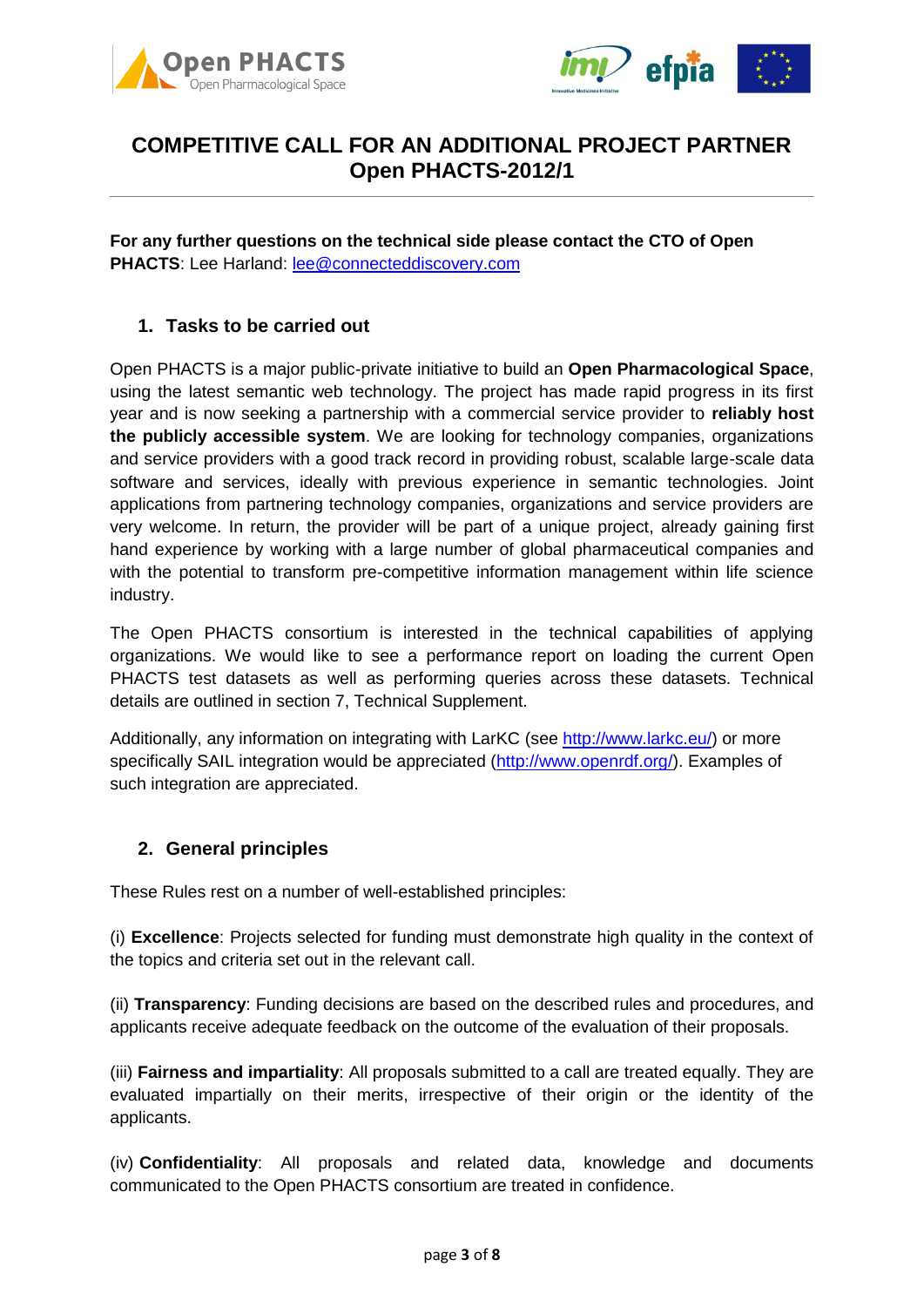



(v) **Efficiency and speed**: Evaluation, communication, award and grant preparation are as rapid as possible, commensurate with maintaining the quality of the evaluation, and respecting the legal framework.

(vi) **Ethical considerations**: Any proposals which contravene fundamental ethical principles are excluded at any time from the process of evaluation, selection and award (article 6 of the Decision no 1982/2006/EC of the European Parliament and of the Council of 18 December 2006 concerning the Seventh Framework Programme of the European Community for research, technological development and demonstration activities (2007-2013))

(vii) **Data protection**: In accordance with Regulation (EC) No 45/2001 of the European Parliament and of the Council (OJ L8 of 12.01.2001), the data will only be used for the specific purposes for which it was collected and will not be disclosed to other parties without the consent of the individual concerned. Personal information will not be sent outside the European Economic Area unless the individual concerned has consented or adequate protection is in place. Applicants may, on written request, gain access to their personal data and correct any information that is inaccurate or incomplete. They should address any questions regarding the processing of their personal data to the Open PHACTS consortium. Applicants may lodge a complaint against the processing of their personal data with the European Data Protection Supervisor at any time.

Proposals are archived under secure conditions at all times. After completion of the evaluation and any subsequent proposal submissions and negotiation, all copies are destroyed other than those required for archiving and/or auditing purposes.

## **3. Submission of the proposal**

Before completing the application forms, please make sure you have read these notes together with the documents listed above. (Full Call Package available on [www.openphacts.org.](http://www.openphacts.org/))

Open PHACTS will not consider applications which do not provide all the information and documents requested. Applicants which do not comply with the eligibility criteria will not be considered for evaluation. Please pay particular attention to the financial rules for IMI funded projects.

For the proposal, please follow the page order stated in the "Proposal Form" (available at [www.openphacts.org\)](http://www.openphacts.org/). If you need to include more information, you may include an annex. However, annexes are not to be used as a substitute for completing the appropriate sections in the form.

Please note that only one proposer will be selected.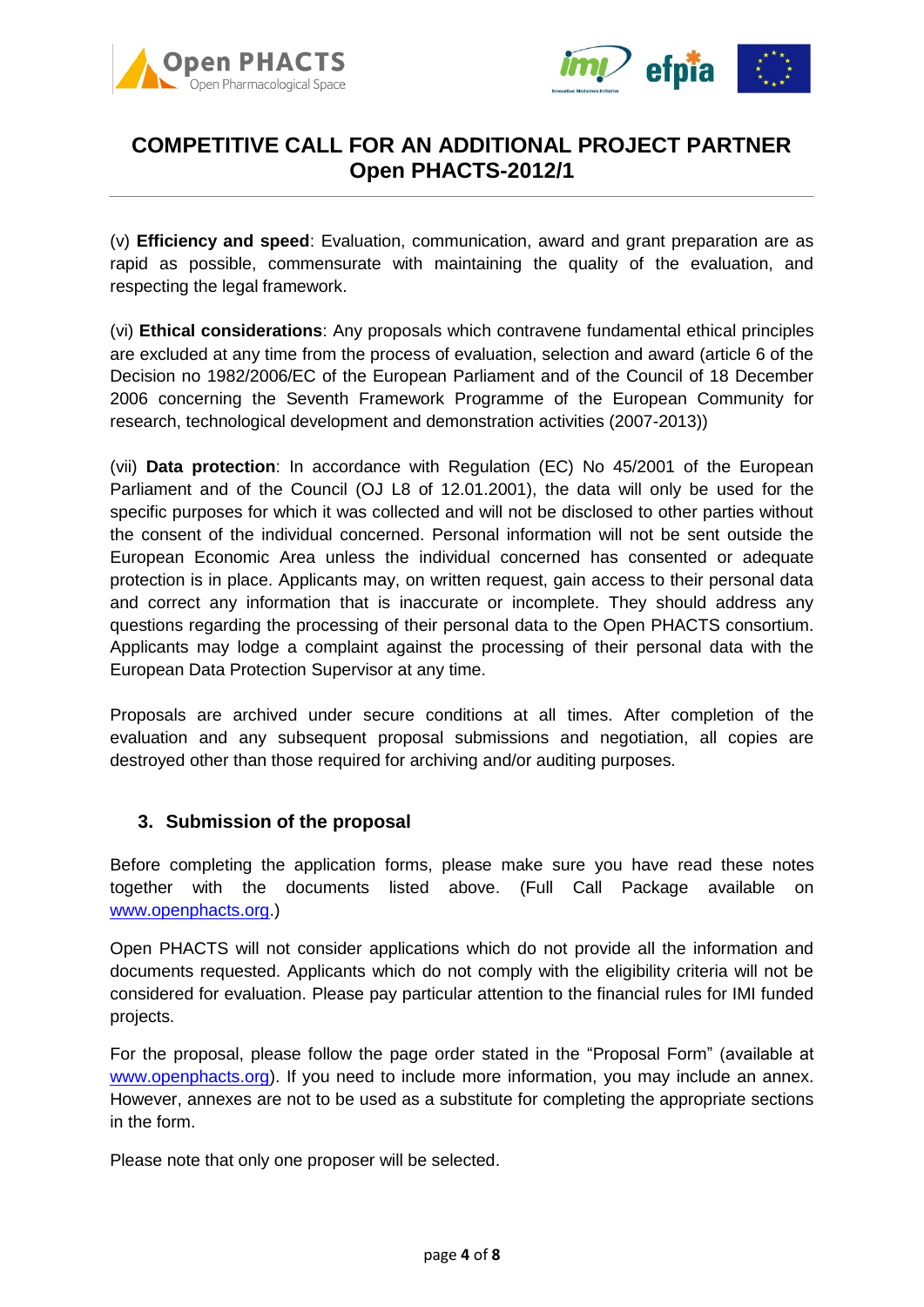



Submissions later than May 2nd, 2012 (17h00 Brussels time) cannot be accepted. The proposal will be evaluated as submitted: after the close of the call no additions or changes to received proposals will be taken into account.

The selected applicant has to perform the requested activities at least until the end of the Open PHACTS project (February  $28<sup>th</sup>$ , 2014) and has to abide to the provision of the Grant Agreement and the Project Agreement, especially the IP policy.

Submission of a proposal is considered as a declaration of acceptance of these Rules, other Call documents, the provisions of the Grant Agreement, and the IMI Intellectual Property Policy by the applicant.

## **4. Reception of propsal by the Open PHACTS consortium**

The date and time of receipt of the submitted propsal are recorded. After the Call closure, an acknowledgement of receipt is sent to the Applicant by e-mail.

Acknowledgement of receipt does not imply that the Expression of Interest meets the eligibility criteria.

There is normally no further contact between the Open PHACTS Consortium and applicants on their proposal until after completion of the evaluation. The Open PHACTS consortium may, however, contact an Applicant in order to clarify matters such as eligibility

## **5. Evaluation process**

The Open PHACTS consortium evaluates proposals with the assistance of independent experts to ensure that only those of the highest quality are selected. Evaluation will be based on the proposal and the questionnaire and will be performed by an Evaluation board composed of consortium members and external experts. Final decision will be made by the Steering Committee upon proposal from the evaluation board. All eligible proposals are evaluated to assess their merit with respect to the pre-defined evaluation criteria relevant to the Call. The detailed evaluation criteria, and when applicable associated weights and thresholds, are set out in the Evaluation Form (available at [www.openphacts.org\)](http://www.openphacts.org/).

#### **5.1 Conflict of interest**

When appointing experts, the Open PHACTS consortium takes all necessary steps to ensure that they are not faced with a conflict of interest in relation to the proposals on which they are required to give an opinion. To this end, they are required to sign a declaration that no such conflict of interest exists at the time of their appointment and that they undertake to inform the Open PHACTS consortium if one should arise in the course of their duties. When so informed, the Open PHACTS consortium takes all necessary actions before and during the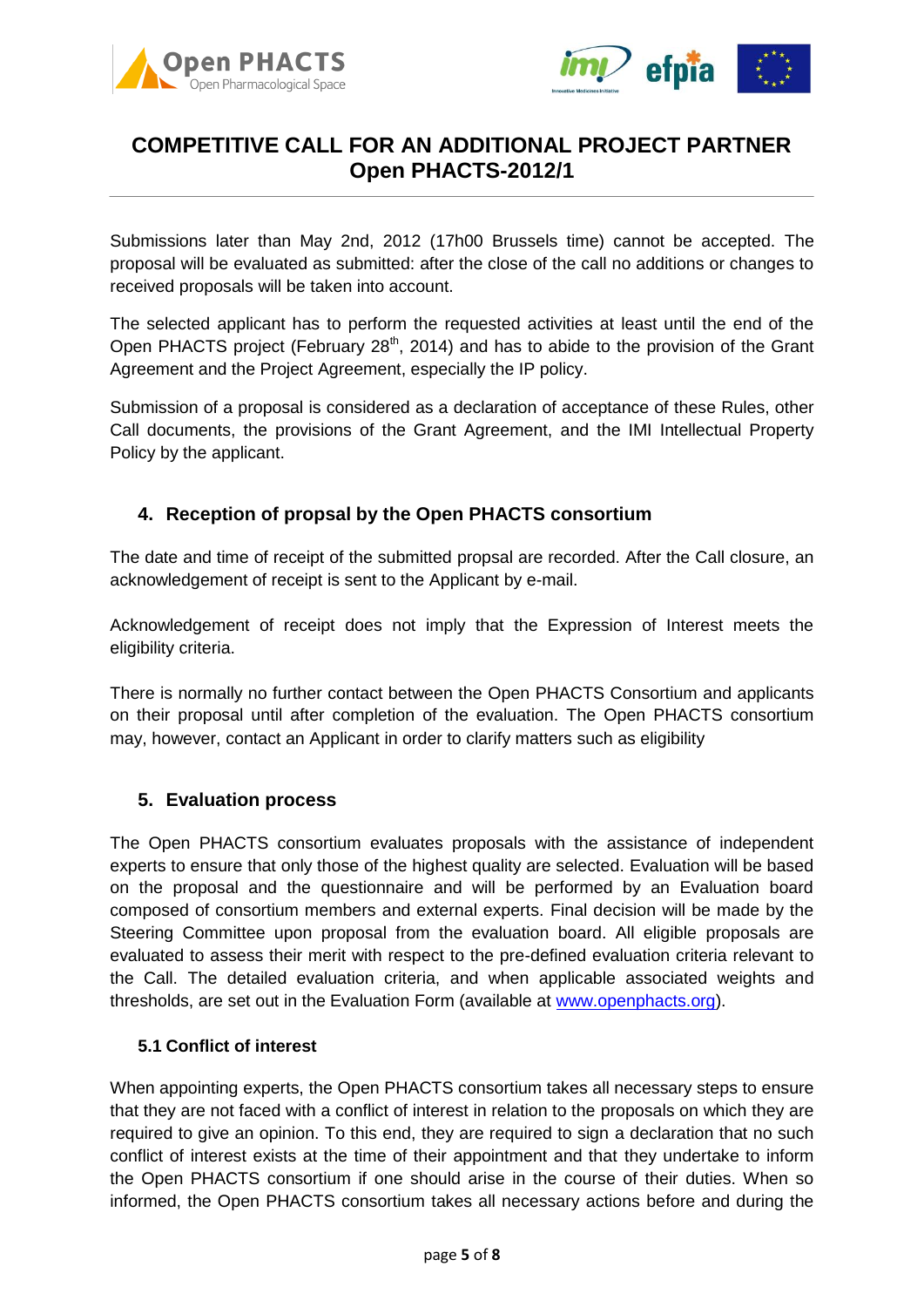



evaluation. In addition, all experts are required to re-confirm that they have no conflict of interest for each proposal that they are asked to examine at the moment of the evaluation.

### **5.2 Scoring**

For each evaluation criterion, a score on a scale from 0 to 5 is given by the experts. Half point scores may be given. For each criterion under examination, score values indicate the following assessments:

*0: The proposal fails to address the criterion under examination or cannot be judged due to missing or incomplete information*

*1 Poor: The criterion is addressed in an inadequate manner, or there are serious inherent weaknesses*

*2 Fair: While the proposal broadly addresses the criterion, there are significant weaknesses*

*3 Good: The proposal addresses the criterion well, although improvements would be necessary*

*4 Very good: The proposal addresses the criterion very well, although certain improvements are still possible*

*5 Excellent: The proposal successfully addresses all relevant aspects of the criterion in question. Any shortcomings are minor.*

#### **5.3 Thresholds and weighting**

#### *Thresholds:*

Thresholds are set for some or all of the criteria, such that any proposal failing to achieve the threshold scores will be rejected. In addition, an overall threshold may also be set. The thresholds to be applied to each criterion as well as any overall threshold are set out in the Evaluation Form. If the proposal fails to achieve a threshold for a criterion, the evaluation will not continue from that point, and the said proposal will immediately be categorized as rejected.

#### *Weighting:*

It may be decided to weight the criteria. The weightings to be applied to each criterion are set out in the Evaluation Form.

#### **6. Feedback to applicants**

Upon the decision by the Open PHACTS consortium on the outcome of the evaluation, the Applicant of each proposal will receive a formal decision letter, together with the Evaluation Report.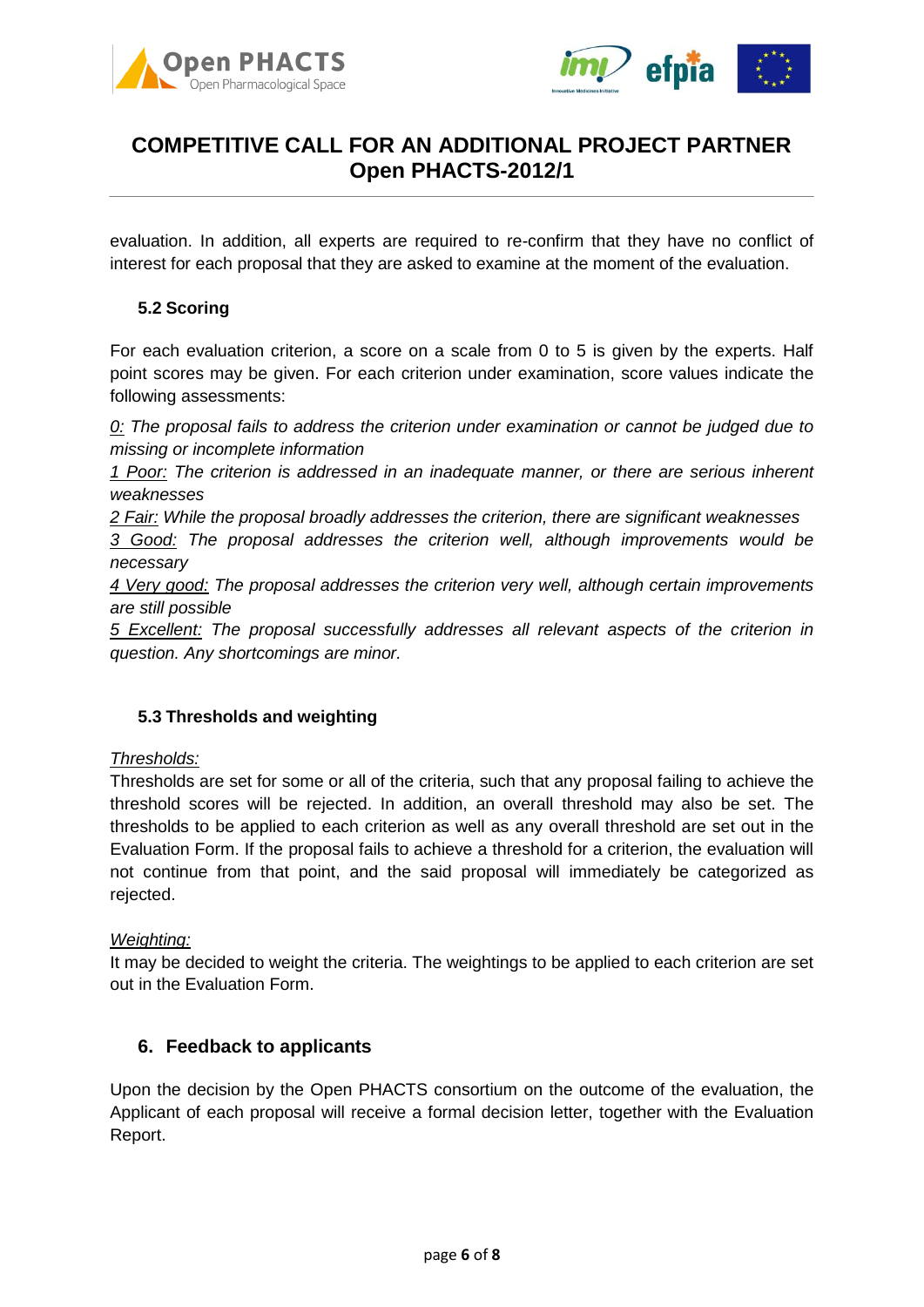



Those proposals found to be ineligible (whether before or during the course of the evaluation), failing any of the thresholds for evaluation criteria, or ranking below a certain level, are formally rejected by the Open PHACTS consortium.

The Open PHACTS Consortium may also reject proposals on ethical grounds following an ethical review done by the experts.

For those proposals rejected after failing an evaluation threshold, the comments contained in the Evaluation Report are completed only up to the point where a threshold is not met.

## **7. Technical Supplement**

The Open PHACTS consortium is interested in the technical capabilities of applying organizations. We are interested in demonstrations that show they are capable of minimally dealing with the current Open PHACTS test datasets. Below is a set of public datasets that are being used in testing.

UniProt in RDF: [ftp://ftp.uniprot.org/pub/databases/uniprot/current\\_release/rdf/README](ftp://ftp.uniprot.org/pub/databases/uniprot/current_release/rdf/README)

Chembl in RDF (as provided by the Chem2Bio2RDF project) <http://cheminfov.informatics.indiana.edu:8080/download/chembl.n3.gz>

Drugbank in RDF (as provided by the Chem2Bio2RDF project) <http://cheminfov.informatics.indiana.edu:8080/download/drugbank.n3.gz>

We would like to see a performance report on loading these datasets as well as performing queries such as the one listed below.

Additionally, any information on integrating with LarKC (see [http://www.larkc.eu/\)](http://www.larkc.eu/) or more specifically SAIL integration would be appreciated [\(http://www.openrdf.org/\)](http://www.openrdf.org/). Examples of such integration are appreciated.

## **Example Query**

PREFIX c2b2r\_chembl: [<http://chem2bio2rdf.org/chembl/resource/>](http://chem2bio2rdf.org/chembl/resource/) PREFIX drugbank: [<http://www4.wiwiss.fu-berlin.de/drugbank/resource/drugbank/>](http://www4.wiwiss.fu-berlin.de/drugbank/resource/drugbank/) SELECT ?alogp ?hha ?hhd ?molformula ?molweight ?mw\_freebase ?num\_ro5\_violations ?psa ?rtb ?affectedOrganism ?biotransformation ?description ?indication ?meltingPoint ?proteinBinding ?toxicity WHERE { GRAPH [<file:///home/OPS/develop/openphacts/datasets/chem2bio2rdf/chembl.nt>](file://share.univie.ac.at/home/OPS/develop/openphacts/datasets/chem2bio2rdf/chembl.nt) { OPTIONAL { [<http://chem2bio2rdf.org/chembl/resource/chembl\\_compounds/276734>](http://chem2bio2rdf.org/chembl/resource/chembl_compounds/276734)